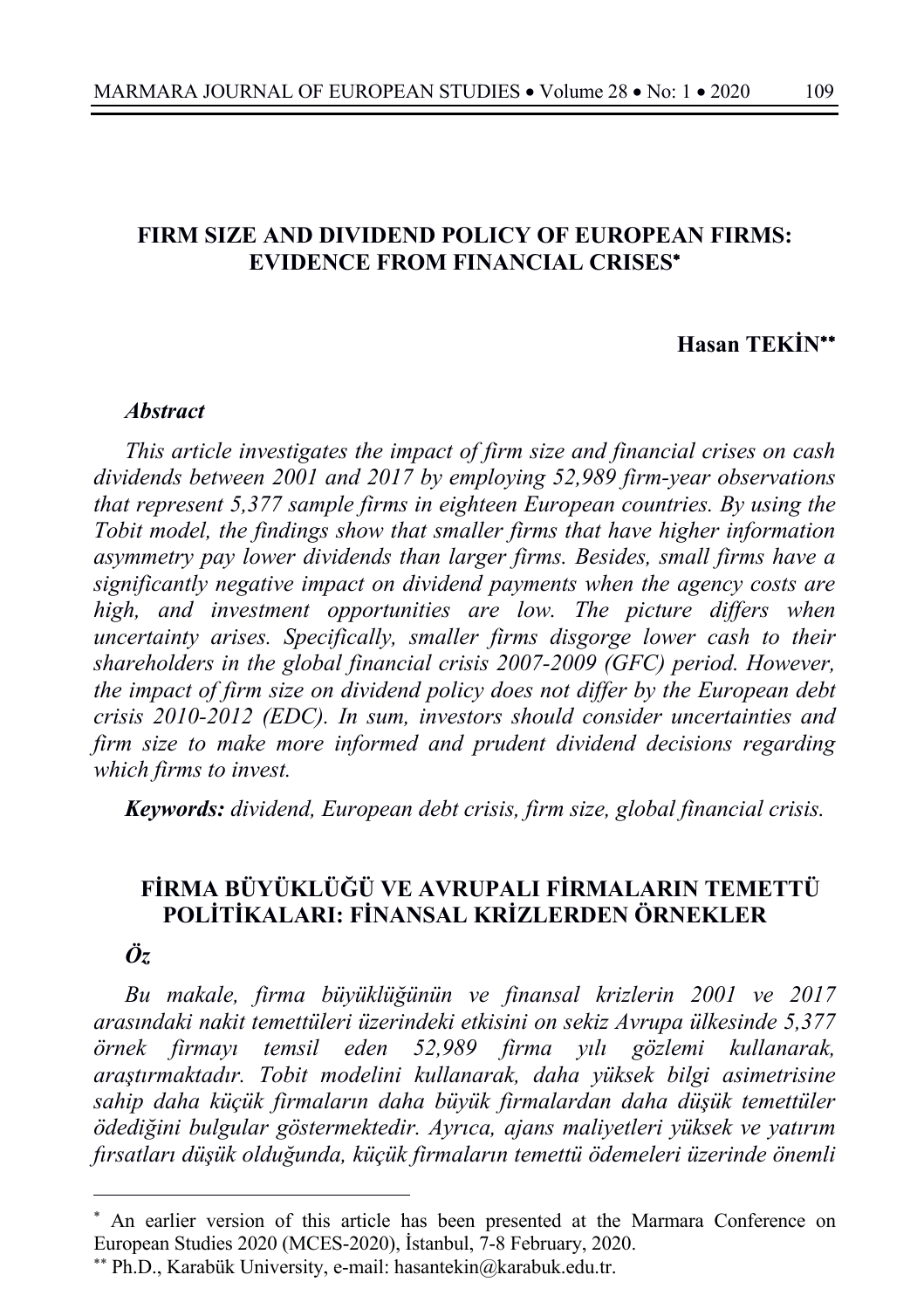*ölçüde olumsuz etkisi vardır. Belirsizlik ortaya çıktığında resim farklılaşır. Özellikle, daha küçük firmalar küresel mali kriz 2007-2009 döneminde (GFC) hissedarlarına daha düşük temettüler ödemektedir. Ancak, firma büyüklüğünün temettü politikası üzerindeki etkisi 2010-2012 Avrupa borç krizi (EDC) ile farklılık göstermemektedir. Özetle, yatırımcılar hangi firmalara yatırım yapacakları konusunda daha bilinçli ve ihtiyatlı temettü kararları vermek için belirsizlikleri ve firma büyüklüğünü göz önünde bulundurmalıdır.*

*Anahtar Kelimeler: temettü, Avrupa borç krizi, firma büyüklüğü, küresel finansal kriz.*

#### **Introduction**

As a response of Miller and Modigliani's (1961) irrelevance theorem, dividend policy has been investigated employing information asymmetry by the empirical literature (e.g. La Porta et al., 2000; Sawicki, 2009; Cimini, 2015; Tran et al., 2017; Pahi and Yadav, 2019). Also, the literature tries to solve the dividend puzzle of Black (1976). However, since dividend payout decisions depend on (i) firm-level differences, as corporate governance (e.g. Sawicki, 2009; Pahi and Yadav, 2019) or ownership structure (e.g. Attig et al., 2016) and (ii) country-level diversification, as minority investor protection (e.g. La Porta et al., 2000) as well as uncertainties, this paper examines the dividend policy and its relationship with recent financial crises for European firms across the firm-level by considering the firm size.

Previous research reveals an utter fall in dividend payments in time of uncertainty. For example, Bliss et al. (2015), Floyd et al. (2015) and Hilliard et al. (2018) show that US firms drop dividend payouts during the global financial crisis (GFC). Al-Malkawi et al. (2014) also mention a decrease in dividends for Omani firms in the GFC period. Specifically, Cimini (2015) examines the earning management of firms in 15 European countries over the period 2006- 2012. However, to date, the role of firm size on the dividend policy for 18 European countries between 2001 and 2017 has not been investigated by the literature ın the financial crisis context. Therefore, since the global financial crisis (2007-09) and Eurozone debt crisis (2010-12) give a natural experiment opportunity, this paper investigates the dividend policy of the firm size in Europe during financial crises using the multi-country data.

Using 52,989 firm-years from eighteen European countries and Tobit panel models, the empirical results show that smaller firms have higher dividend payments from 2001 to 2017. Besides, this inverse association between small firms and dividends becomes more significant during the GFC when the information asymmetry increases. On the other hand, the picture does not differ in the time of the EDC. The present study contributes further evidence by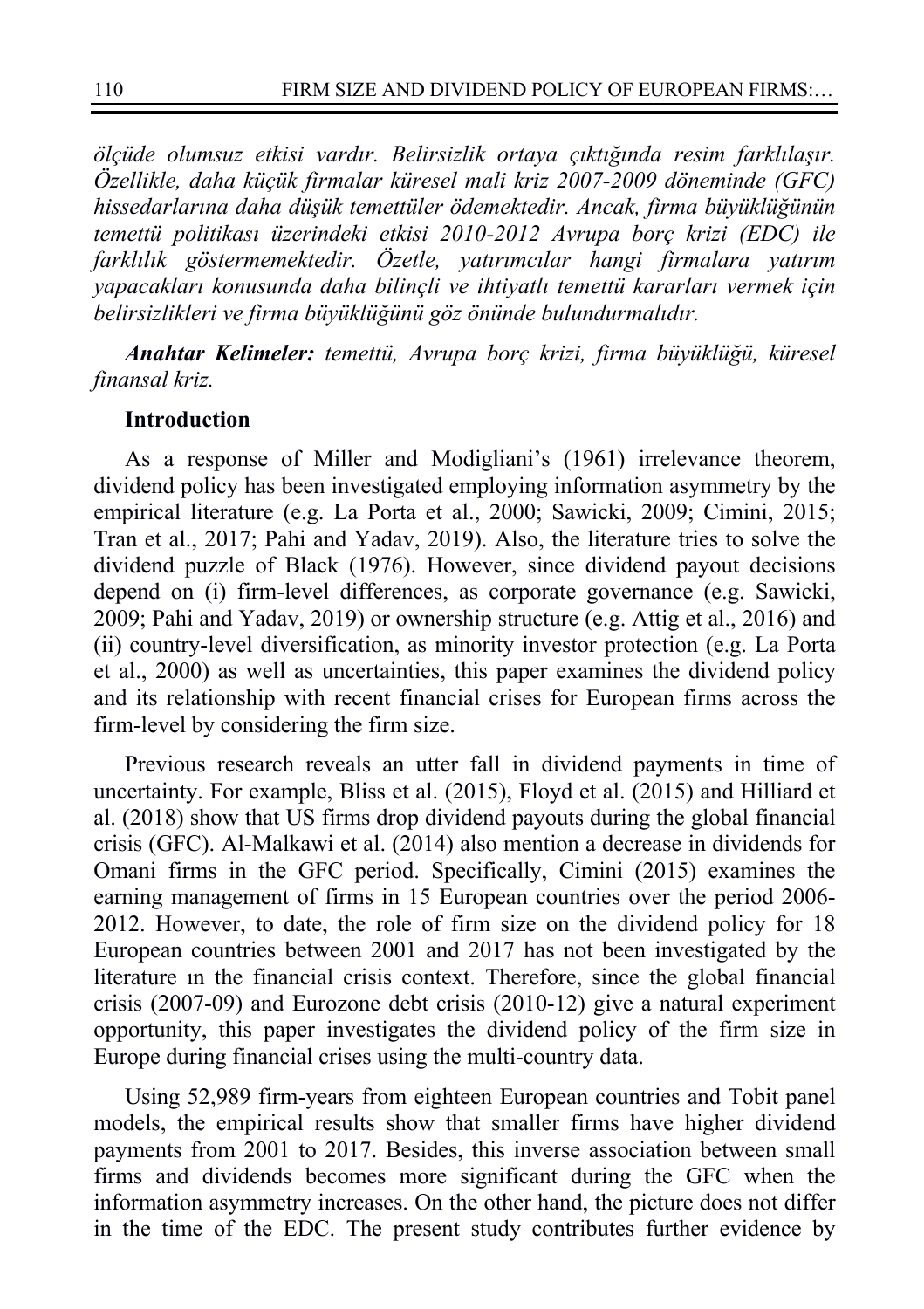pointing out the impact of the firm size and financial crises on the dividend policy of European firms.

The remainder of the study is as follows. Hypotheses are developed, after reviewing of theoretical background. Next, the empirical strategy and the sample present the empirical models and data, respectively. Then, empirical results are discussed showing univariate, multivariate and robustness analyses in that order. Last, conclusions are summarized.

#### **Theoretical Background**

### *Signaling Theory*

Signaling theory suggests investors have limited information on small firms' value, earnings quality, and potential prospects because of higher information asymmetry. Consequently, firms lessen the undervaluation problem by employing dividends as the signaling device to show their accurate value to outside investors. In this case, Lintner (1956) claims that the decrease or cut on dividend payouts may be taken an inverse signal by the investors. On the other hand, managers do not intend to increase dividend payments due to lower earnings, which is not convenient with higher dividend payouts (Abreu and Gulamhussen, 2013). As one of the implications of signaling theory, dividends are supposed to be smooth when managers are related to unstable dividend payouts. Therefore, to understand whether dividends are used or not as a signaling device over time is crucial for the signaling theory. This article aims recent recessions to realize whether smaller firms in Europe perform adversely concerning dividend payouts.

#### *Agency Theory*

Jensen (1986) presumes dividend helps to shareholders to generate a control and discipline tool on managers as a substitute of directly intervening with the firm's supervision. Dividends offer information on lowering the potential agency cost and investments in projects with a present negative value. Dividends also contain information about the future of the firm in aligning interests of shareholders and managers and investing in positive net present value projects by managers.

#### **Hypothesis Development**

Mature or larger firms face less information asymmetry problem; so, they intend to pay higher dividends. More recently, Tran (2019) finds that larger firms disgorge higher cash by international evidence. Furthermore, Pahi and Yadav (2019) show firms with higher market capitalization pay out higher dividends for Indian firms. Since this study divides the sample as small and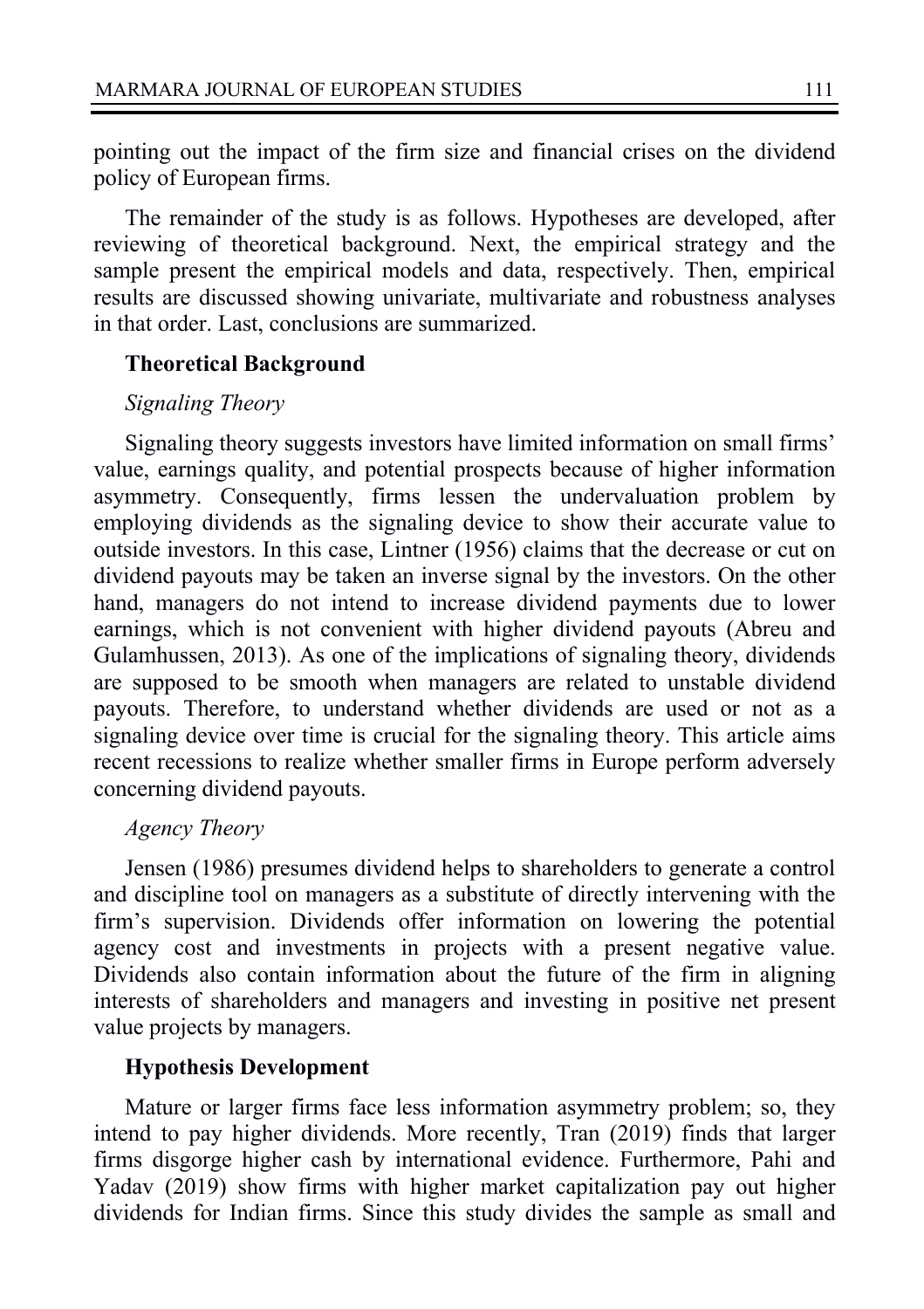large firms, it is expected that small firms pay lower dividends than large firms. The first hypothesis as follows:

*Hypothesis 1:* Small firms pay lower dividends than large firms.

With the start of the GFC, small firms have difficulties in accessing external finance and disgorging cash because of higher information asymmetry (Abreu and Gulamhussen, 2013). As a result of this case, both small and large firms drop disgorging cash, but small firms decrease their dividend payments higher than large firms during the GFC than in the financially stable period. The second hypothesis stated:

*Hypothesis 2:* Small firms decrease dividends higher than large firms during the GFC than normal times.

While the financial crisis continues specifically in some European countries, e.g. Greece, after the GFC, small firms in other European countries may cover their financial structure and should signal to outsiders by showing their true value. In this case, small firms may decrease their dividend payments lower than large firms during the EDC by using dividends as the signaling device. The third hypothesis is as follows:

*Hypothesis 3:* Small firms decrease dividends lower than large firms during the EDC than normal times.

#### **Empirical Strategy**

Dividends may show the censored and continuous specification; that is why the Tobit model is suitable to test the empirical hypotheses. Considering the main explanatory variables, the SMALL dummy is generated to capture the effect of small firms on dividends. Specifically, the whole sample is divided across firm size and the number of employees year by year.

First, the role of small European firms on cash dividends is investigated by the following model:

*Tobit (DIV)*<sub>*ij,t*</sub> = 
$$
\alpha + \beta_l
$$
*SMALL<sub>i,t</sub>*  
+  $\beta_2$ *PROF<sub>i,t-1</sub>*+  $\beta_3$ *LEV<sub>i,t-1</sub>*+  $\beta_4$ *CASH<sub>i,t-1</sub>*+  $\Sigma$ *INDUSTRY* +  $\Sigma$ *YEAR*  
+  $v_{ij} + \varepsilon_{ij,t}$ , (1)

Next, the impact of the interaction of small European firms and the global financial crisis (GFC) on cash dividends is analyzed as stated:

*Tobit (DIV)*<sub>ij,t</sub> = 
$$
\alpha + \beta_1
$$
*SMALL*<sub>i,t</sub> +  $\beta_2$ *GFC*<sub>t</sub> *x SMALL*<sub>i,t</sub> +  $\beta_3$ *GFC*<sub>t</sub>  
+  $\beta_4$ *PROF*<sub>i,t-1</sub> +  $\beta_5$ *LEV*<sub>i,t-1</sub> +  $\beta_6$ *CASH*<sub>i,t-1</sub> + *ZINDUSTRY*  
+  $v_{ij} + \varepsilon_{ij,t}$ , (2)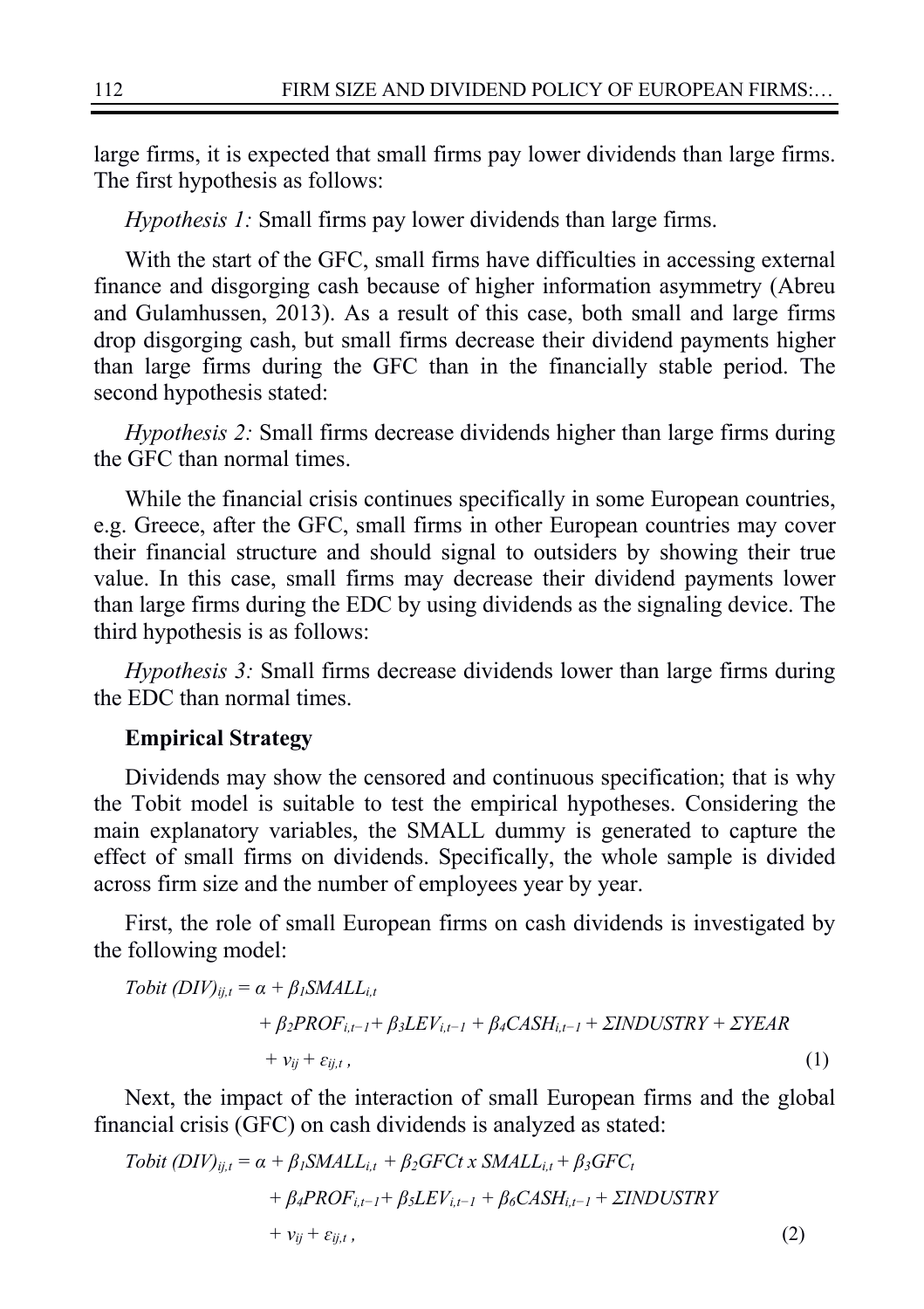Last, the effect of the interaction of small European firms and the European debt crisis (EDC) on dividends is examined as follows:

\n
$$
\text{Tobit (DIV)}_{ij,t} = \alpha + \beta_1 \text{S} \text{M} \text{ALL}_{i,t} + \beta_2 \text{EDC} \text{tx} \text{S} \text{M} \text{ALL}_{i,t} + \beta_3 \text{EDC}_t \\
+ \beta_4 \text{PROF}_{i,t-1} + \beta_5 \text{LEV}_{i,t-1} + \beta_6 \text{C} \text{ASH}_{i,t-1} + \Sigma \text{INDUSTRY} \\
+ v_{ij} + \varepsilon_{ij,t},
$$
\n

\n\n(3)\n

Regarding the panel estimator, fixed effects do not give reliable results on Tobit estimations (Honore, 1992). Random effects (RE) have the likelihood specification and may cluster the standard errors at firm-level; that is why RE panel Tobit is convenient to test these models.

#### **The Sample**

The sample of 5,377 non-financial firms is derived from Worldscope to produce an unbalanced longitudinal dataset. The data includes eighteen European countries that are Austria, Belgium, Denmark, Finland, France, Germany, Greece, Ireland, Italy, Netherlands, Norway, Poland, Portugal, Spain, Sweden, Switzerland, Turkey, and the UK. The steps are as follows by constructing the sample: first, non-financial firms are selected by excluding financial and utility firms because of different accounting structures (e.g. Tekin and Polat, 2020). Next, firms have been selected from 2001 to 2017 by including recent financial crises, which are the global financial crisis 2007-09 (GFC) and the Eurozone debt crisis 2010-12 (EDC). The sample composition is also presented in Table A1 by country, industry, and year in Appendix.

| Variables               | Symbols     | Definitions                                                                                                                |
|-------------------------|-------------|----------------------------------------------------------------------------------------------------------------------------|
| Dependent               |             |                                                                                                                            |
| Dividends               | DIV.        | Cash dividends paid / Total assets                                                                                         |
| Explanatory             |             |                                                                                                                            |
| Ln(Total Assets)        | SMALL1      | Dummy variable is 1 for the bottom of three deciles of<br>the logarithm of total assets, 0 for the top of three<br>deciles |
| Number of employees     | SMALL2      | Dummy variable is 1 for the bottom of three deciles of<br>the number of employees, 0 for the top of three deciles          |
| Global financial crisis | <b>GFC</b>  | Dummy variable is 1 for the years of 2007-09,<br>otherwise 0                                                               |
| Eurozone debt crisis    | EDC.        | Dummy variable is 1 for the years of 2010-12,<br>otherwise 0                                                               |
| Control                 |             |                                                                                                                            |
| Profitability           | <b>PROF</b> | Earnings before interest and tax / Total assets                                                                            |
| Leverage                | LEV         | Total debt / Total assets                                                                                                  |
| Cash holdings           | <b>CASH</b> | Cash and short-term investments/ Total assets                                                                              |

**Table 1:** Variable Definitions

**Source:** Worldscope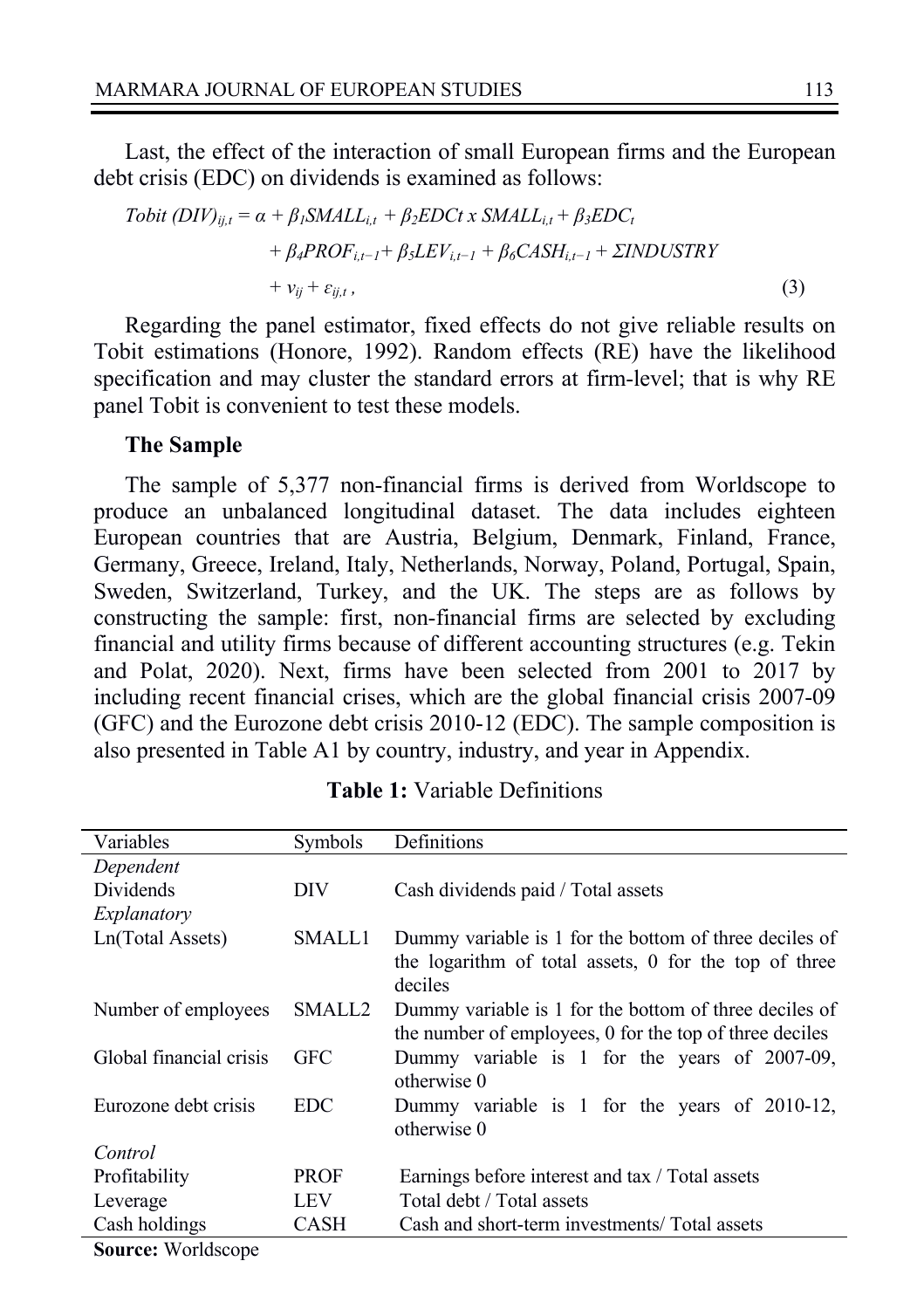| Panel A. Ln(Total Assets) |             |                              |              |        |  |             |          |              |        |
|---------------------------|-------------|------------------------------|--------------|--------|--|-------------|----------|--------------|--------|
|                           | Small firms |                              |              |        |  | Large firms |          |              |        |
|                           | DIV         | <b>L.PROF</b>                | <b>L.LEV</b> | L.CASH |  | DIV         | L.PROF   | <b>L.LEV</b> | L.CASH |
| Mean                      | 0.014       | $-0.027$                     | 0.175        | 0.215  |  | 0.022       | 0.102    | 0.260        | 0.113  |
| SD                        | 0.049       | 0.266                        | 0.213        | 0.233  |  | 0.038       | 0.097    | 0.178        | 0.110  |
| Min                       | 0.000       | $-0.971$                     | 0.000        | 0.000  |  | 0.000       | $-0.971$ | 0.000        | 0.000  |
| Median                    | 0.000       | 0.042                        | 0.098        | 0.128  |  | 0.012       | 0.099    | 0.246        | 0.081  |
| Max                       | 0.625       | 0.816                        | 0.983        | 0.965  |  | 0.625       | 0.815    | 0.983        | 0.965  |
|                           |             | Panel B. Number of employees |              |        |  |             |          |              |        |
|                           | Small firms |                              |              |        |  | Large firms |          |              |        |
|                           | <b>DIV</b>  | <b>L.PROF</b>                | <b>L.LEV</b> | L.CASH |  | DIV         | L.PROF   | <b>L.LEV</b> | L.CASH |
| Mean                      | 0.014       | $-0.034$                     | 0.166        | 0.228  |  | 0.023       | 0.105    | 0.253        | 0.111  |
| SD                        | 0.047       | 0.270                        | 0.211        | 0.238  |  | 0.038       | 0.095    | 0.171        | 0.099  |
| Min                       | 0.000       | $-0.971$                     | 0.000        | 0.000  |  | 0.000       | $-0.971$ | 0.000        | 0.000  |
| Median                    | 0.000       | 0.039                        | 0.083        | 0.142  |  | 0.013       | 0.100    | 0.242        | 0.082  |
|                           |             |                              |              |        |  |             |          |              |        |

**Table 2:** Descriptive Statistics

**Notes:** Table 2 presents the descriptive statistics for small and large firms that is divided according to firm size in Panel A and the number of employees in Panel B.

|               | Panel A. Ln(Total Assets)    |               |              |      |             |               |              |      |
|---------------|------------------------------|---------------|--------------|------|-------------|---------------|--------------|------|
|               | Small firms                  |               |              |      | Large firms |               |              |      |
|               | DIV                          | <b>L.PROF</b> | <b>L.LEV</b> | VIF  | DIV         | <b>L.PROF</b> | <b>L.LEV</b> | VIF  |
| L.PROF        | 0.275                        |               |              | 1.07 | 0.394       |               |              | 1.03 |
| <b>L.LEV</b>  | $-0.119$                     | $-0.053$      |              | 1.13 | $-0.199$    | $-0.170$      |              | 1.10 |
| L.CASH        | 0.079                        | $-0.227$      | $-0.319$     | 1.19 | 0.135       | 0.086         | $-0.302$     | 1.13 |
|               | Panel B. Number of employees |               |              |      |             |               |              |      |
|               | Small firms                  |               |              |      | Large firms |               |              |      |
|               | DIV                          | <b>L.PROF</b> | <b>L.LEV</b> | VIF  | DIV         | <b>L.PROF</b> | L.LEV        | VIF  |
| <b>L.PROF</b> | 0.280                        |               |              | 1.08 | 0.428       |               |              | 1.04 |
| <b>L.LEV</b>  | $-0.114$                     | $-0.045$      |              | 1.13 | $-0.207$    | $-0.181$      |              | 1.11 |
| L.CASH        | 0.064                        | $-0.236$      | $-0.318$     | 1.20 | 0.158       | 0.136         | $-0.303$     | 1.13 |

## **Table 3:** Correlation Matrix

**Notes:** Table 3 presents the correlation matrices for small and large firms that is divided according to firm size in Panel A and the number of employees in Panel B. The variance inflation factor (VIF) values show whether the sub datasets suffer from multicollinearity. Since VIF values are smaller than 10, any dataset does not face any multicollinearity problem (Freund et al., 2006).

Regarding the dependent variable, cash dividends to total assets are employed. Since the aim of this research shows the impact of firm size on dividends, the sample is divided by small and large firms according to the firm size and the number of employees to generate a dummy variable. As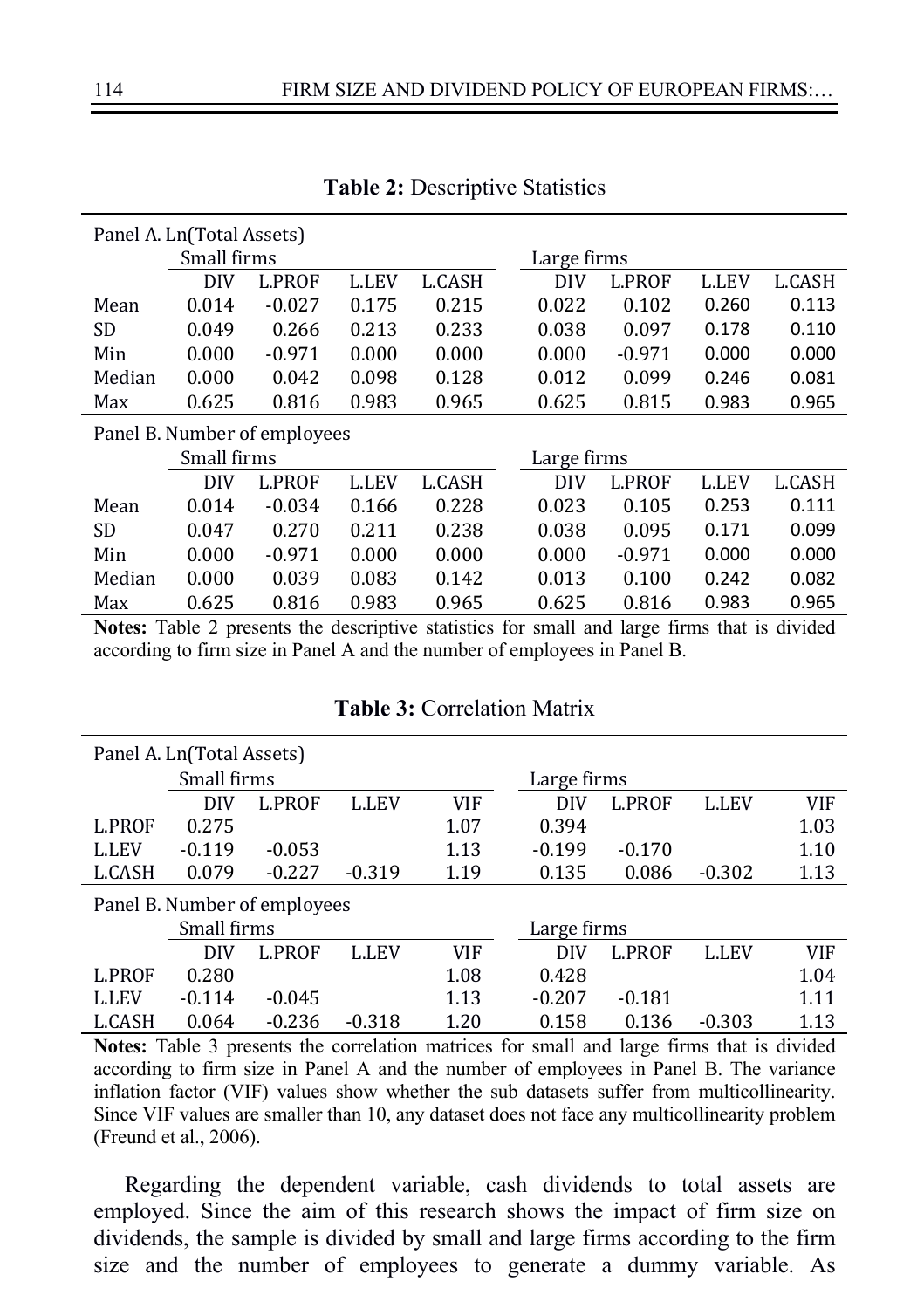explanatory variables, profitability, leverage, and cash holdings are included to control their impact on dividends. All variables are winsorized at 1% and 99% to mitigate outliers (e.g. Tekin, 2020). Definitions of variables are presented in Table 1.

Besides, Table 2 and Table 3 show descriptive statistics and correlation matrix for small and large firms across firm size in Panel A and the number of employees in Panel B, respectively. Table 2 confirms that small firms have lower dividends, profitability, and leverage as well as higher cash holdings. Table 3 proves that sub-datasets do not suffer any multicollinearity problem because the VIF values smaller 10 (Freund et al., 2006).

#### **Empirical Results**

#### *Univariate Analyses*

Table 4 presents how dividends and its' determinants change across smaller and larger firms. Firms are divided into small and large firms according to the firm size, whether they are below and above median year by year, respectively. All differences between small and larger firms are significant. Specifically, small firms have lower dividends, profitability, and leverage as well as higher cash holdings.

|              |              | ,,,,,,,     |                   |          |
|--------------|--------------|-------------|-------------------|----------|
|              | Large firms  | Small firms | Difference        |          |
|              | $\mathbf{1}$ | 21          | $(3) = (1) - (2)$ | t-test   |
| DIV          | 0.022        | 0.014       | $0.008***$        | 20.16    |
| L.PROF       | 0.102        | $-0.027$    | $0.129***$        | 73.17    |
| <b>L.LEV</b> | 0.260        | 0.175       | $0.085***$        | 50.66    |
| L.CASH       | 0.113        | 0.215       | $-0.102***$       | $-63.99$ |

**Table 4:** Mean Comparison of Dividends and its Determinants: Large vs. Small firms

**Notes:** Table 4 reports the mean of dividend and its determinants for large and small firms across firm size. In column 3, the mean differences of variables between large and small firms by presenting t-test in following columns. All variables are described in Table 1. \*\*\* implies statistical significance at 1%.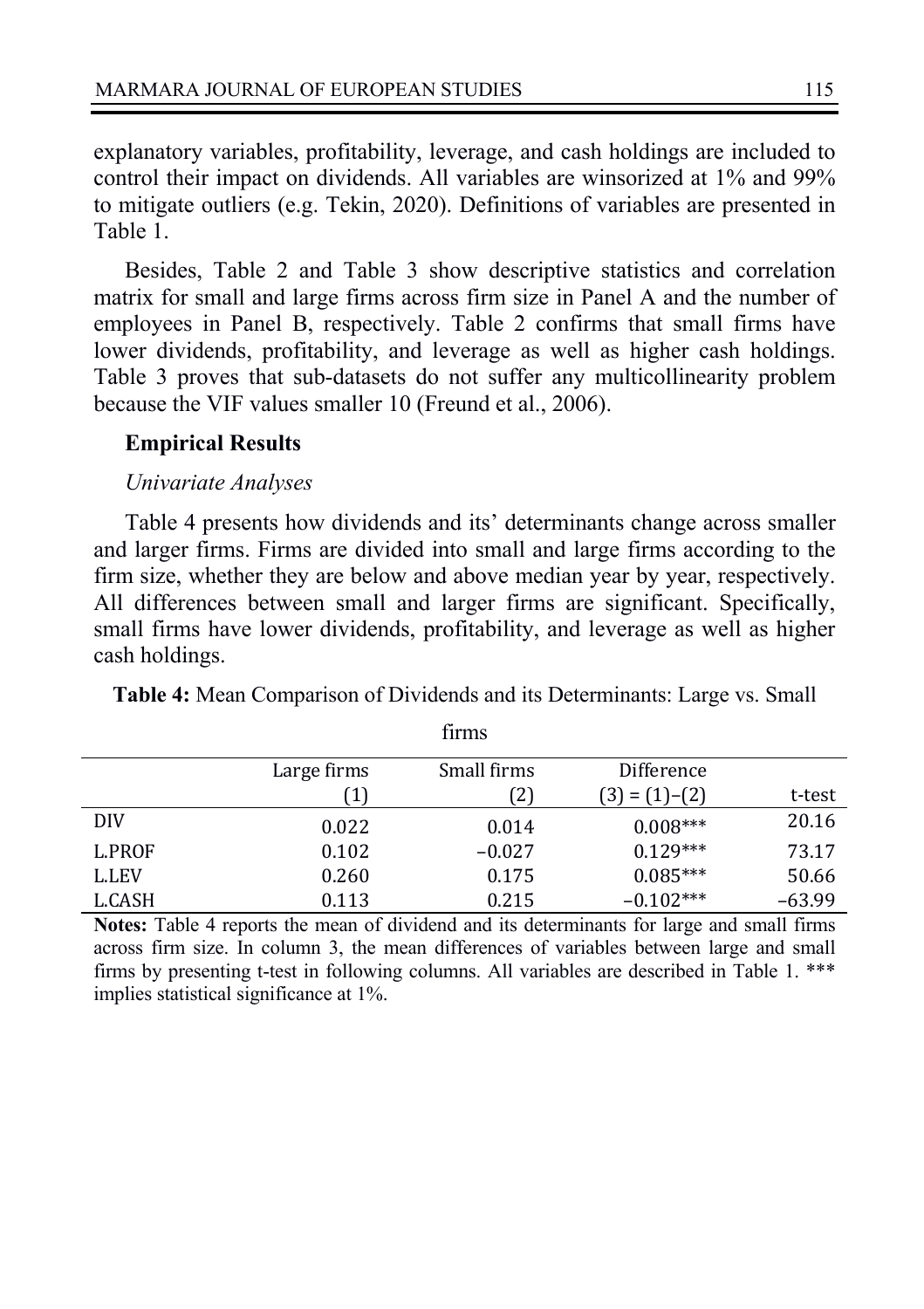| Panel A. Hypothesis 1 | Panel B. Hypothesis 2 | Panel C. Hypothesis 3 |
|-----------------------|-----------------------|-----------------------|
|                       | Interaction by GFC    | Interaction by EDC    |
| (1)                   | (2)                   | (3)                   |
| $-0.002**$            | $-0.001*$             | $-0.002***$           |
| (0.001)               | (0.001)               | (0.001)               |
|                       | $-0.003***$           |                       |
|                       | (0.001)               |                       |
|                       |                       | $-0.000$              |
|                       |                       | (0.001)               |
|                       | $0.002***$            |                       |
|                       | (0.001)               |                       |
|                       |                       | $-0.001**$            |
|                       |                       | (0.001)               |
|                       |                       |                       |
| $0.038***$            | $0.038***$            | $0.038***$            |
| (0.001)               | (0.001)               | (0.001)               |
| $-0.022***$           | $-0.023***$           | $-0.023***$           |
| (0.001)               | (0.001)               | (0.001)               |
| $0.023***$            | $0.022***$            | $0.022***$            |
| (0.001)               | (0.001)               | (0.001)               |
| $0.007***$            | $0.011***$            | $0.012***$            |
| (0.002)               | (0.002)               | (0.002)               |
| 0.347                 | 0.345                 | 0.345                 |
|                       |                       | 11,000***             |
| $\checkmark$          | $\checkmark$          | $\checkmark$          |
| $\checkmark$          | ×                     | ×                     |
| 5,377                 | 5,377                 | 5,377                 |
| 52,989                | 52,989                | 52,989                |
|                       | $11,000***$           | $11,000***$           |

**Table 5:** The Impact of Small Firms and Financial Crises on Dividends

**Notes:** Table 5 shows the role of the global financial crisis (GFC) and the Eurozone debt crisis (EDC) and their interactions with SMALL dummy, which is calculated with ln(Total Assets), on cash dividends. All variables are defined in Table 1. \*\*\* and \*\* imply statistical significance at 1% and 5%, respectively.

#### *Multivariate Analyses*

The impact of the SMALL dummy and its interactions with the GFC and the EDC by controlling firm-level factors is investigated by employing the Tobit panel estimations. If the rho is not equal to zero, the RE panel Tobit is preferable to the pooled ordinary least square (OLS). Specifically, the rho values are different from zero in all three models in Table 5; that is why all hypotheses are tested by the RE panel Tobit.

First, in Panel A, the role of small firms on dividends is examined for the period 2001-2017 in Europe. In column 1, SMALL is negatively related to dividends. In other words, small firms pay lower dividends than large firms in Europe which is line with previous research (Von Eije and Megginson, 2008; De Cesari and Ozkan, 2015).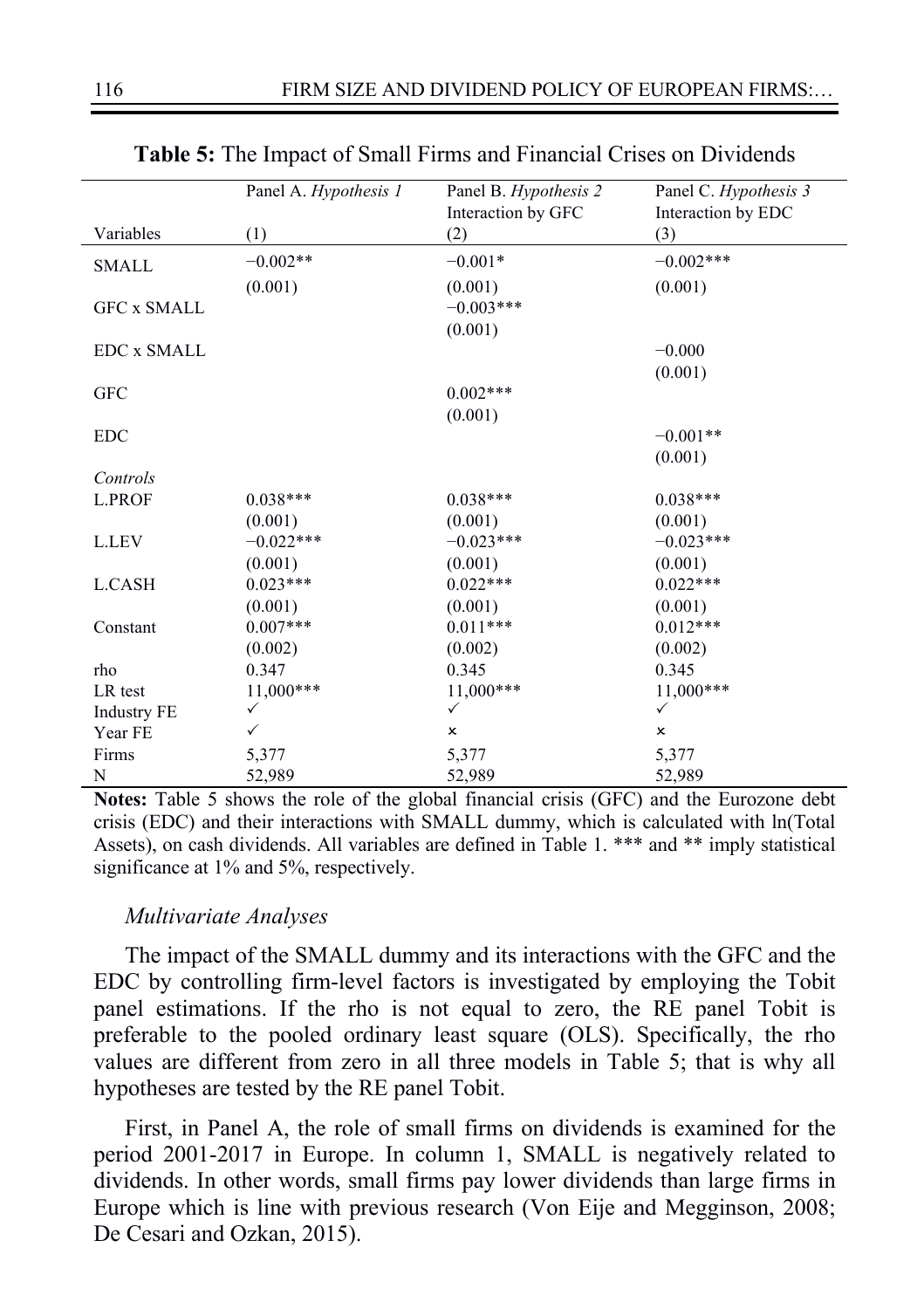Next, SMALL loses its significance in Panel B. However, the interaction term of GFC x SMALL shows that small firms decrease their dividend level by 0.003 in the GFC period. Therefore, small firms decrease dividends higher than large firms during the GFC than normal times, as supported by the signaling theory.

Last, in Panel C, the significance level of SMALL increases. During the EDC, European firms decrease their dividend payments contrary to the GFC. Contrary to the GFC period, the dividend policy of European firms does not differ during the EDC period. It seems that European firms have more difficult financial conditions during the GFC than the EDC. Namely, the signaling theory has more explanatory power due to raises information asymmetry in the GFC, but it does not in the EDC period.

#### *Robustness Analyses*

By following the same methodology, small (large) firms are determined as below (above) the median of the number of employees year by year. Both univariate and multivariate analyses are retested by the alternative measure of SMALL dummy across the number of employees.

|              | Large firms | Small firms | Difference        |          |
|--------------|-------------|-------------|-------------------|----------|
|              | [1]         | 21          | $(3) = (1) - (2)$ | t-test   |
| <b>DIV</b>   | 0.023       | 0.014       | $0.009***$        | 21.40    |
| L.PROF       | 0.105       | $-0.034$    | $0.139***$        | 73.06    |
| <b>L.LEV</b> | 0.253       | 0.166       | $0.087***$        | 48.24    |
| L.CASH       | 0.111       | 0.228       | $-0.117***$       | $-68.92$ |

**Table 6:** Retest of Univariate Analyses by the Alternative Measure of Firm Size

**Notes:** Table 6 retests the mean of dividend and its determinants for large and small firms across the number of employees. In column 3, the mean differences of variables between large and small firms by presenting t-test in following columns. All variables are described in Table 1. \*\*\* implies statistical significance at 1%.

|             | Panel A. Hypothesis 1 | Panel B. Hypothesis 2 | Panel C. Hypothesis 3 |
|-------------|-----------------------|-----------------------|-----------------------|
|             |                       | Interaction by GFC    | Interaction by EDC    |
| Variables   | (1)                   | (2)                   | (3)                   |
| SMALL       | $-0.003***$           | $-0.003***$           | $-0.003***$           |
|             | (0.001)               | (0.001)               | (0.001)               |
| GFC x SMALL |                       | $-0.004***$           |                       |
|             |                       | (0.001)               |                       |
| EDC x SMALL |                       |                       | $-0.000$              |
|             |                       |                       | (0.001)               |
| GFC.        |                       | $0.002***$            |                       |
|             |                       | (0.001)               |                       |
| <b>EDC</b>  |                       |                       | $-0.001**$            |

**Table 7:** Retest of Multivariate Analyses by the Alternative Measure of Firm Size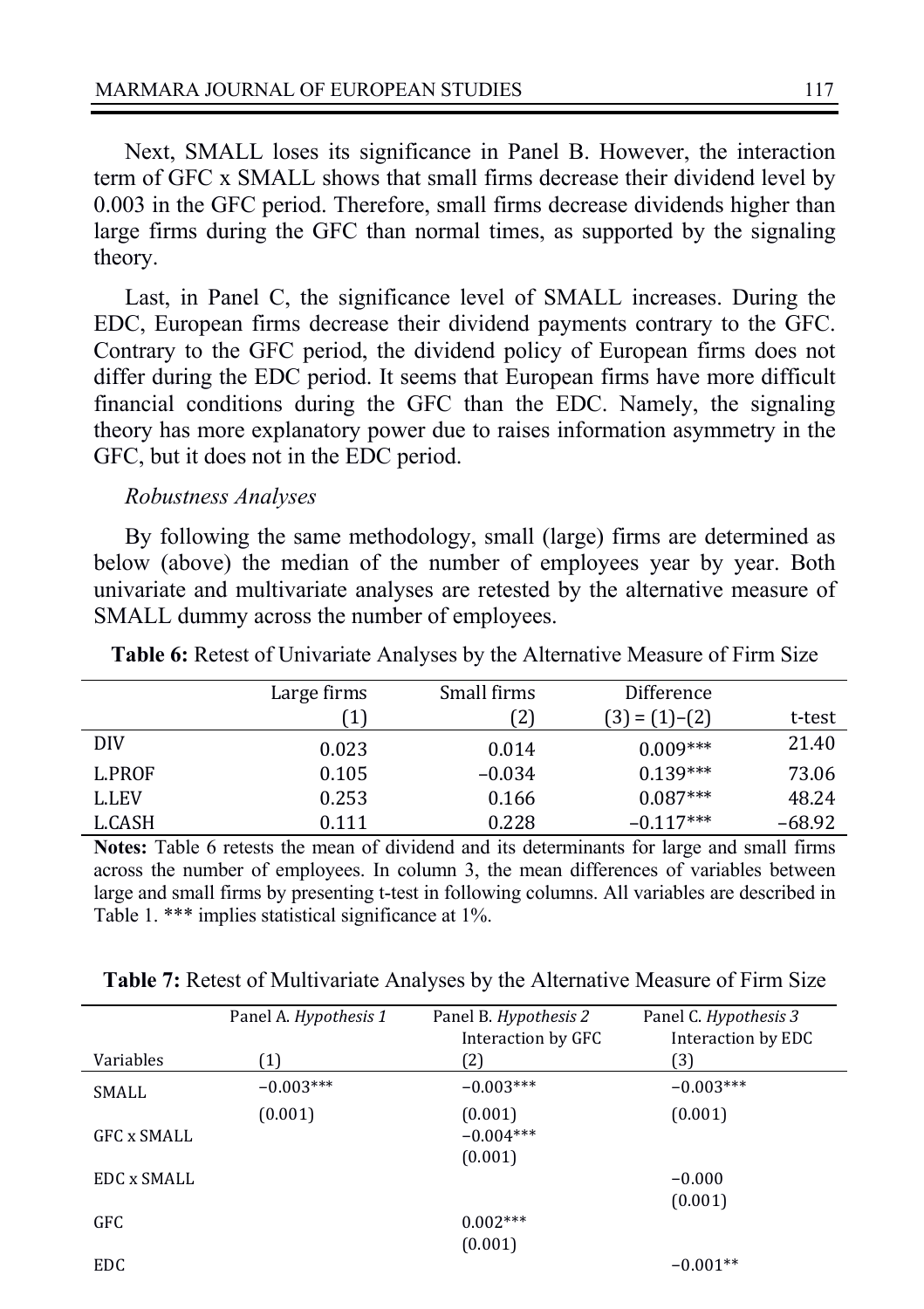|             |             |             | (0.000)                   |  |
|-------------|-------------|-------------|---------------------------|--|
| Controls    |             |             |                           |  |
| L.PROF      | $0.036***$  | $0.037***$  | $0.037***$                |  |
|             | (0.001)     | (0.001)     | (0.001)                   |  |
| L.LEV       | $-0.025***$ | $-0.025***$ | $-0.025***$               |  |
|             | (0.001)     | (0.001)     | (0.001)                   |  |
| L.CASH      | $0.021***$  | $0.020***$  | $0.020***$                |  |
|             | (0.001)     | (0.001)     | (0.001)                   |  |
| Constant    | $0.008***$  | $0.013***$  | $0.013***$                |  |
|             | (0.002)     | (0.002)     | (0.002)                   |  |
| rho         | 0.402       | 0.401       | 0.401                     |  |
| LR test     | 10,000***   | 10,000***   | 10,000***                 |  |
| Industry FE | ✓           | ✓           | ✓                         |  |
| Year FE     | ✓           | x           | $\boldsymbol{\mathsf{x}}$ |  |
| Firms       | 4,849       | 4,849       | 4,849                     |  |
| N           | 43,089      | 43,089      | 43,089                    |  |

**Notes:** Table 7 shows the role of the global financial crisis (GFC) and the Eurozone debt crisis (EDC) and their interactions with SMALL dummy, which is calculated with the number of employees, on cash dividends. All variables are defined in Table 1. \*\*\* and \*\* imply statistical significance at 1% and 5%, respectively.

### **Conclusion**

This article investigates the impact of recent financial crises and firm size on dividends of 5,377 firms in eighteen European countries for the period 2001- 2017. Employing the random effect panel Tobit model, the findings show that smaller firms pay lower dividends than larger firms for the entire period, as confirmed by the signaling theory. Smaller firms decrease their dividend payments more during the GFC, which makes the signaling theory powerful. However, the picture change does not differ during the time of EDC than the normal times.

This study contributes further evidence that the explanatory power of signaling theory on dividend policy differs by varying firm size and existing of financial crises. Small firms decrease their dividend payments higher than large firms during the GFC. Taken together all results, the signaling theory drives the dividend policy of small firms in the GFC period by employing dividends as a signal for the market in Europe. Consequently, investors should be concerned about the firm size and the market imperfections to invest.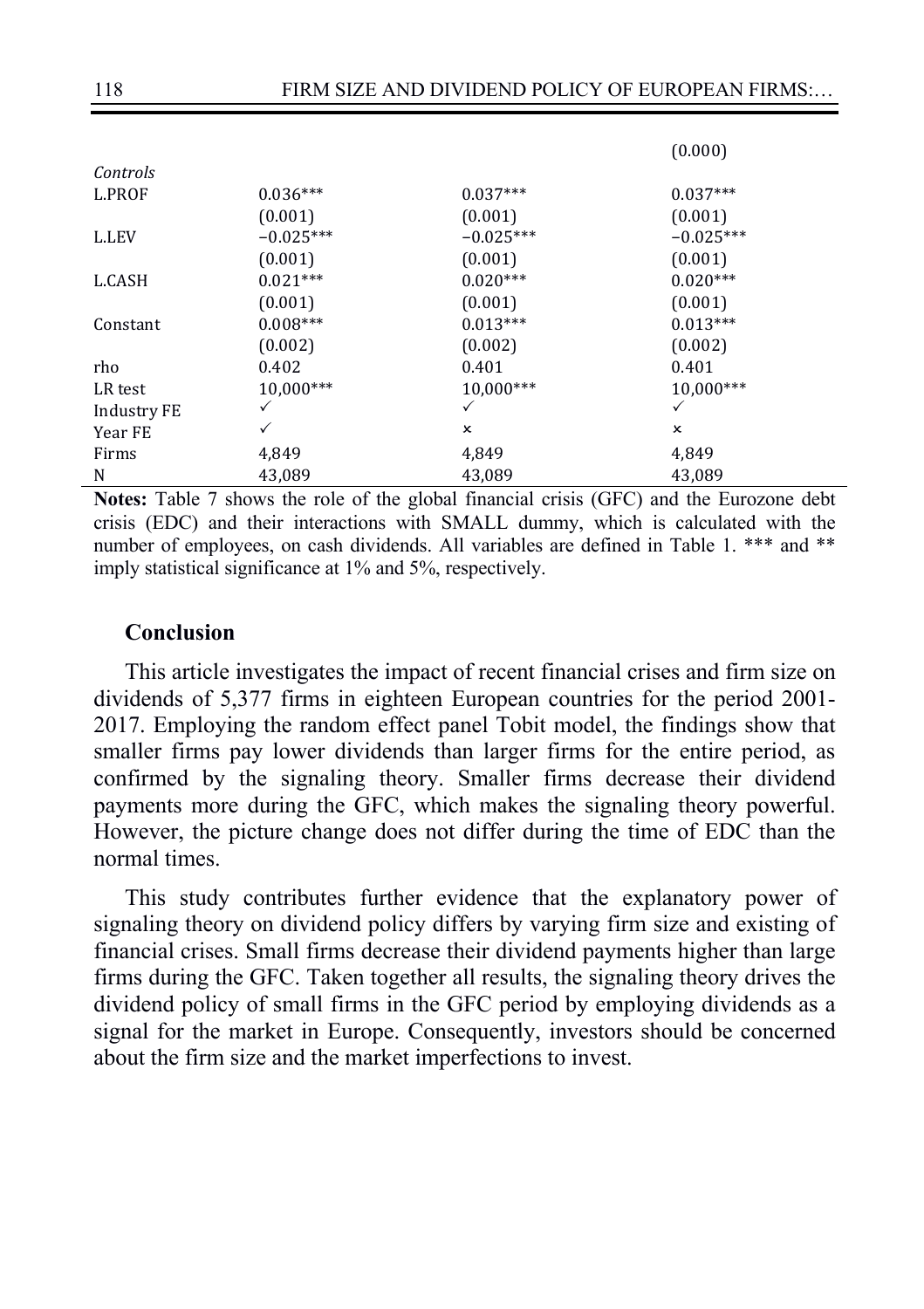# **Appendix**

| Country                 | # of $N$ | Country            | # of N            | Country     | # of $N$ |
|-------------------------|----------|--------------------|-------------------|-------------|----------|
| Austria                 | 547      | Greece             | 1,930             | Portugal    | 512      |
| Belgium                 | 888      | Ireland            | 506               | Spain       | 1,351    |
| Denmark                 | 1,418    | Italy              | 2,212             | Sweden      | 4,655    |
| Finland                 | 1,468    | <b>Netherlands</b> | 1,217             | Switzerland | 1,974    |
| France                  | 6,200    | Norway             | 2,033             | Turkey      | 2,782    |
| Germany                 | 6,001    | Poland             | 3,468             | UK          | 13,827   |
| Industry                |          | # of $N$           | Industry          |             | # of N   |
| <b>Basic Materials</b>  |          | 4.871              | Industrials       |             | 15.698   |
| <b>Consumer Goods</b>   |          | 8,238              | Oil & Gas         |             | 3,150    |
| <b>Consumer Service</b> |          | 8,270              | Technology        |             | 7,114    |
| Health Care             |          | 4,811              | Telecommunication |             | 837      |
| Year                    | # of $N$ | Year               | # of $N$          | Year        | # of $N$ |
| 2001                    | 2.034    | 2007               | 3.025             | 2013        | 3.968    |
| 2002                    | 2,119    | 2008               | 3,179             | 2014        | 3,987    |
| 2003                    | 2,274    | 2009               | 3,335             | 2015        | 3,880    |
| 2004                    | 2,418    | 2010               | 3,517             | 2016        | 3,706    |
| 2005                    | 2,654    | 2011               | 3,636             | 2017        | 2,566    |
| 2006                    | 2,872    | 2012               | 3,819             |             |          |

**Table 1A:** Sample Composition by Country, Industry and Year

**Source:** Worldscope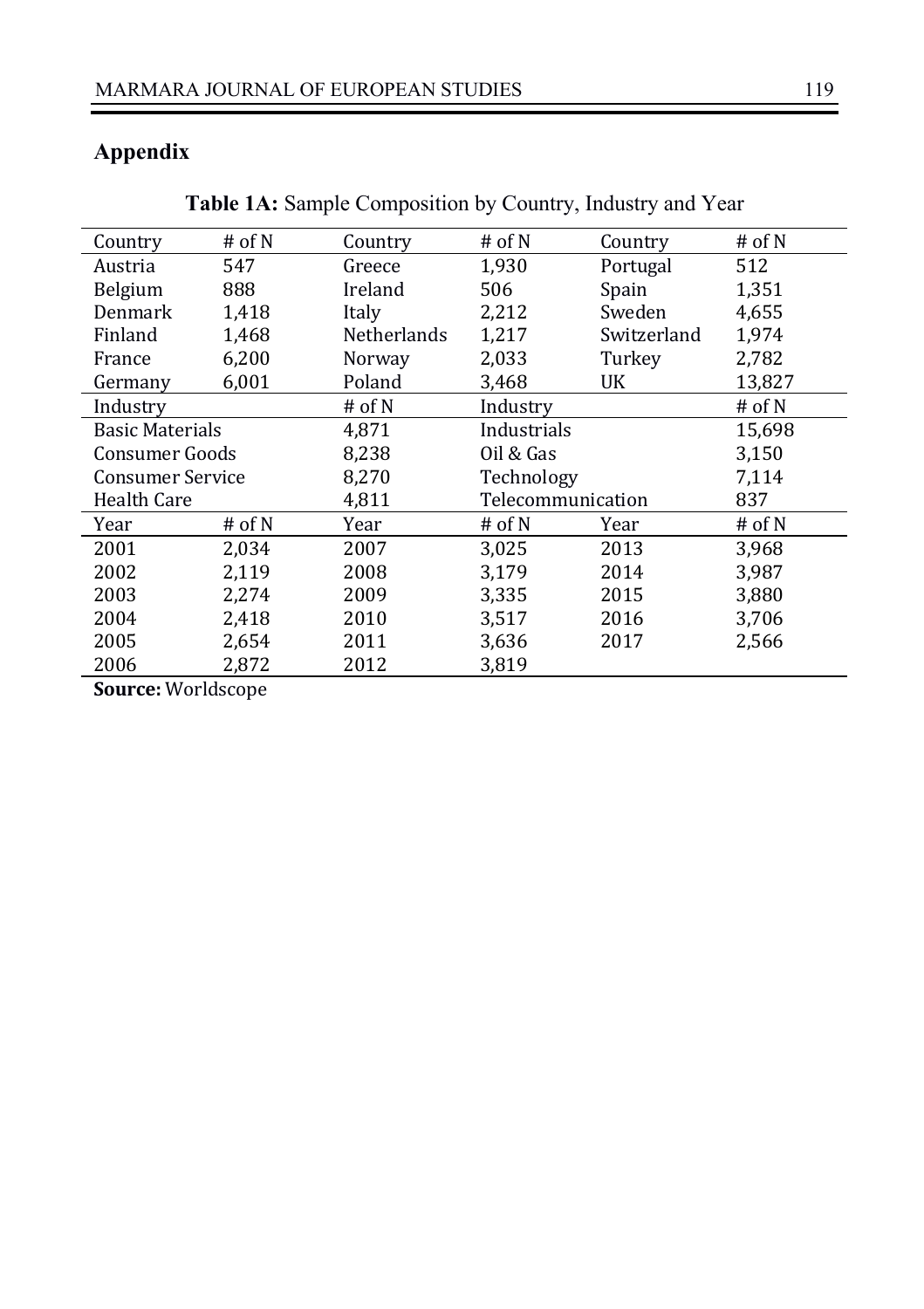### *References:*

- Abreu, J. F. and Gulamhussen, M. A. (2013) "Dividend Payouts: Evidence from US Bank Holding Companies in the Context of the Financial Crisis", *Journal of Corporate Finance*, (22): 54-65.
- Al-Malkawi, H. A. N., Bhatti, M. I. and Magableh, S. I. (2014) "On the Dividend Smoothing, Signaling and the Global Financial Crisis", *Economic Modelling*, (42): 159-65.
- Attig, N., Boubakri, N., El Ghoul, S. and Guedhami, O. (2016) "The Global Financial Crisis, Family Control, and Dividend Policy", *Financial Management*, 45(2): 291-313.
- Black, F. (1976) "The Dividend Puzzle", *The Journal of Portfolio Management*, 2(2): 5-8.
- Bliss, B. A., Cheng, Y. and Denis, D. J. (2015) "Corporate Payout, Cash Retention, and the Supply of Credit: Evidence from the 2008–2009 Credit Crisis", *Journal of Financial Economics*, 115(3): 521-40.
- Cimini, R. (2015) "How Has the Financial Crisis Affected Earnings Management? A European Study", *Applied Economics*, 47(3): 302-17.
- De Cesari, A. and Ozkan, N. (2015) "Executive Incentives and Payout Policy: Empirical Evidence from Europe", *Journal of Banking and Finance*, (55): 70-91.
- Floyd, E., Li, N. and Skinner, D. J. (2015) "Payout Policy Through the Financial Crisis: The Growth of Repurchases and the Resilience of Dividends", *Journal of Financial Economics*, 118(2): 299-316.
- Freund, R. J., Wilson, W. J. and Sa, P. (2006) "The Analysis of Means", In Altland, H.W. (Ed), *Regression Analysis: Statistical Modelling of a Response Variable*, 2nd edition. (Academic Press: USA). pp. 17-26.
- Hilliard, J., Jahera, J. S. and Zhang, H. (2019) "The US Financial Crisis and Corporate Dividend Reactions: For Better or For Worse?", *Review of Quantitative Finance and Accounting*, 53(4): 1165-1193.
- Honoré, B. E. (1992) "Trimmed LAD and Least Squares Estimation of Truncated and Censored Regression Models with Fixed Effects", *Econometrica: Journal of The Econometric Society*, pp. 533-565.
- Jensen, M. C. (1986) "Agency Costs of Free Cash Flow, Corporate Finance, And Takeovers", The American Economic Review 76(2): 323-329.
- La Porta, R., Lopez-de-Silanes, F., Shleifer, A. and Vishny, R. W. (2000) "Agency Problems and Dividend Policies Around the World", *The Journal of Finance*, 55(1): 1-33.